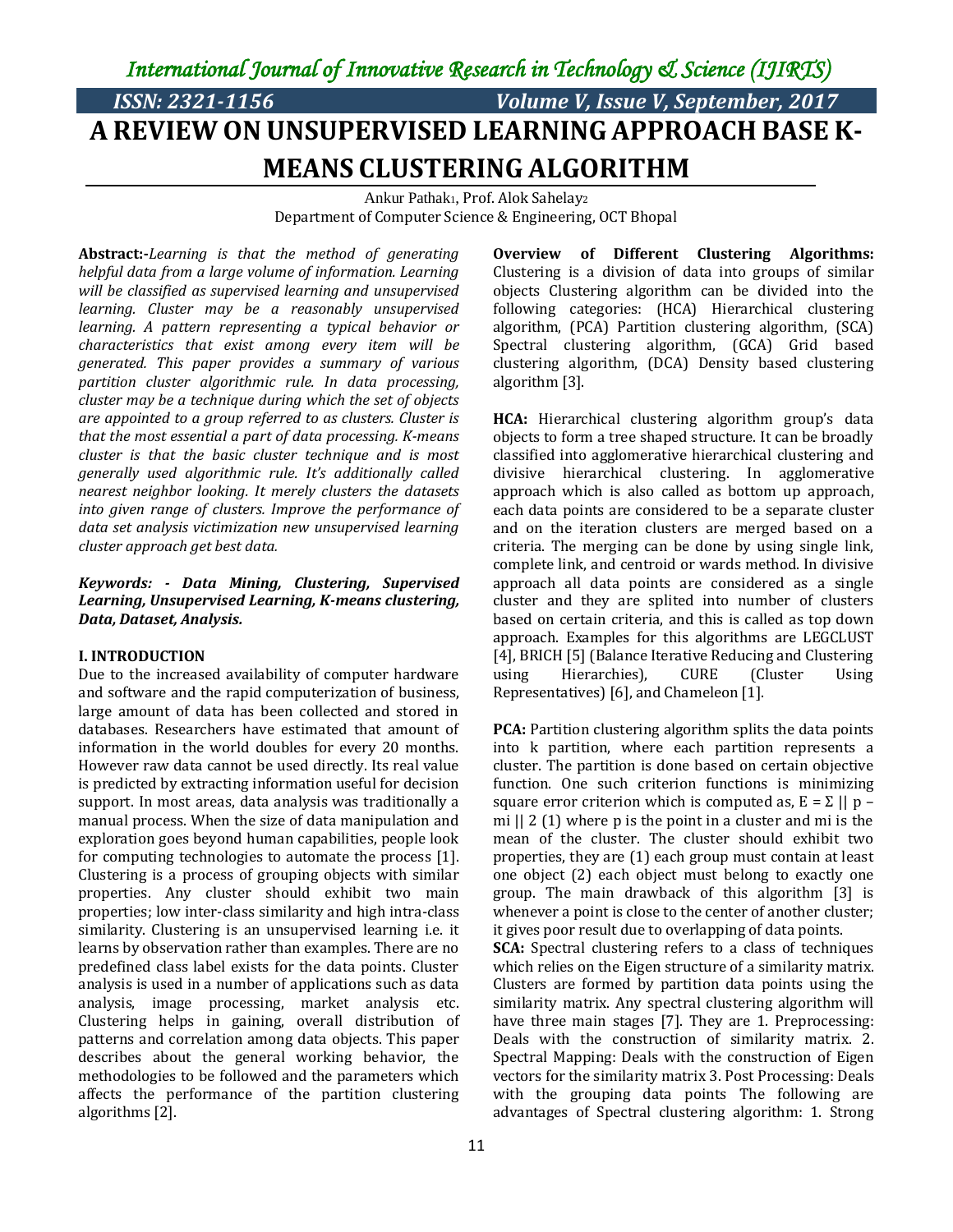## *International Journal of Innovative Research in Technology & Science (IJIRTS)*

assumptions on cluster shape are not made. 2. Simple to implement. 3. Objective does not consider local optima. 4. Statistically consistent. 5. Works faster. The major drawback of this approach is that it exhibits high computational complexity. For the larger dataset it requires O (n3) where n is the number of data points [8]. Examples for this algorithm are SM (Shi and Malik) algorithm, KVV (Kannan, Vempala and Vetta) algorithm, NJW (Ng, Jordan and Weiss) algorithm [4].

**GCA:** Grid based algorithm quantizes the object space into a finite number of cells that forms a grid structure [1].Operations are done on these grids. The advantage of this method is lower processing time. Clustering complexity is based on the number of populated grid cells and does not depend on the number of objects in the dataset. The major features of this algorithm are: 1. No distance computations. 2. Clustering is performed on summarized data points. 3. Shapes are limited to union of grid-cells. 4. The complexity of the algorithm is usually O (Number of populated grid-cells) STING is an algorithm [4].

**DCA:** Algorithm Density based algorithm continue to grow the given cluster as long as the density in the neighborhood exceeds certain threshold [1]. This algorithm is suitable for handling noise in the dataset. The following points are enumerated as the features of this algorithm. 1. Handles clusters of arbitrary shape 2. Handle noise 3. We Needs only one scan of the input dataset. 4. Needs density parameters to be initialized. DBSCAN, DENCLUE and OPTICS [2] are examples for this algorithm

### **II.RELATED WORK**

K. A. Abdul Nazeer et al [9] the major drawback of the kmeans algorithm is about selecting of initial centroids which produces different clusters. But final cluster quality in algorithm depends on the selection of initial centroids. Two phases includes in original k means algorithm: first for determining initial centroids and second for assigning data points to the nearest clusters and then recalculating the clustering mean. But this enhanced clustering method uses both the phases of the original k-means algorithm. This algorithm combines a systematic method for finding initial centroids and an efficient way for assigning data points to clusters. But still there is a limitation in this enhanced algorithm that is the value of k, the number of desired clusters, is still required to be given as an input, regardless of the distribution of the data points.

Soumi Ghosh et al. [8] proposed a comparative discussion of two clustering algorithms namely centroid based K-Means and representative object based Fuzzy C-Means clustering algorithms. This discussion is on the

## *ISSN: 2321-1156 Volume V, Issue V, September, 2017*

basis of performance evaluation of the efficiency of clustering output by applying these algorithms. The result of this comparative study is that FCM produces closer result to the K-means but still computation time is more than k-means due to involvement of the fuzzy measure calculations.

According to Y. S. Thakare et al. [11], the performance of k-means algorithm which is evaluated with various databases such as Iris, Wine, Vowel, Ionosphere and Crude oil data Set and various distance metrics. It is concluded that performance of k-means clustering is depend on the data base used as well as distance metrics.

Cui, Xiaoli, et al. [12] proposed optimized big data K-Means using Map-Reduce in which they claimed to counter the iteration dependence of Map-Reduce jobs. They used a sequence of three Map-Reduce (MR) jobs. However, in their approach sampling technique is used in the first M-R joband in the final M-R Job the data set is mapped to centroids using the Voronoi diagram. Variety is an important feature in big data so using sampling techniques is questionable when applied to huge data sets in maintaining the quality of clustering.

Roy Kwang et al. [13].For Autonomous Cluster Initialization of Probabilistic Neural Network approach was demonstrated. In this approach statistical based Probabilistic Neural Network (PNN) was used for pattern classification problems with Expectation – Maximization (EM) chosen as the training algorithm. Global algorithm solves the problem of random initialization. Initially, user needs to predefine the number of clusters using trial and error method. Global K-means provides a deterministic number of clusters using a selection criterion. This model was well tested with Fast Global k-means to ensure their correct classification and computational times.

Siri KrishanWasan et al. [14].Global k-means is the incremental algorithm that allows us to add one cluster center at a time and uses each data point as a candidate for the k-th cluster center. Experimental results show that the global k-means algorithm considerably outperforms the k-means algorithms. New version of this algorithm is proposed in this paper, it uses minimizing an auxiliary cluster function to compute the starting point for the k-th cluster center. Numerical results of these experiments (i.e. 14 data sets) demonstrate the superiority of the new algorithm, however it required more computational time than global KMmean algorithm. Based on colon dataset, global k-means and x-means algorithms were analyzed. Comparison was made in respect of accuracy and convergence rate. Accuracy of global k-means is slightly more than accuracy of xmeans. Number of trials to reach a global and a stable